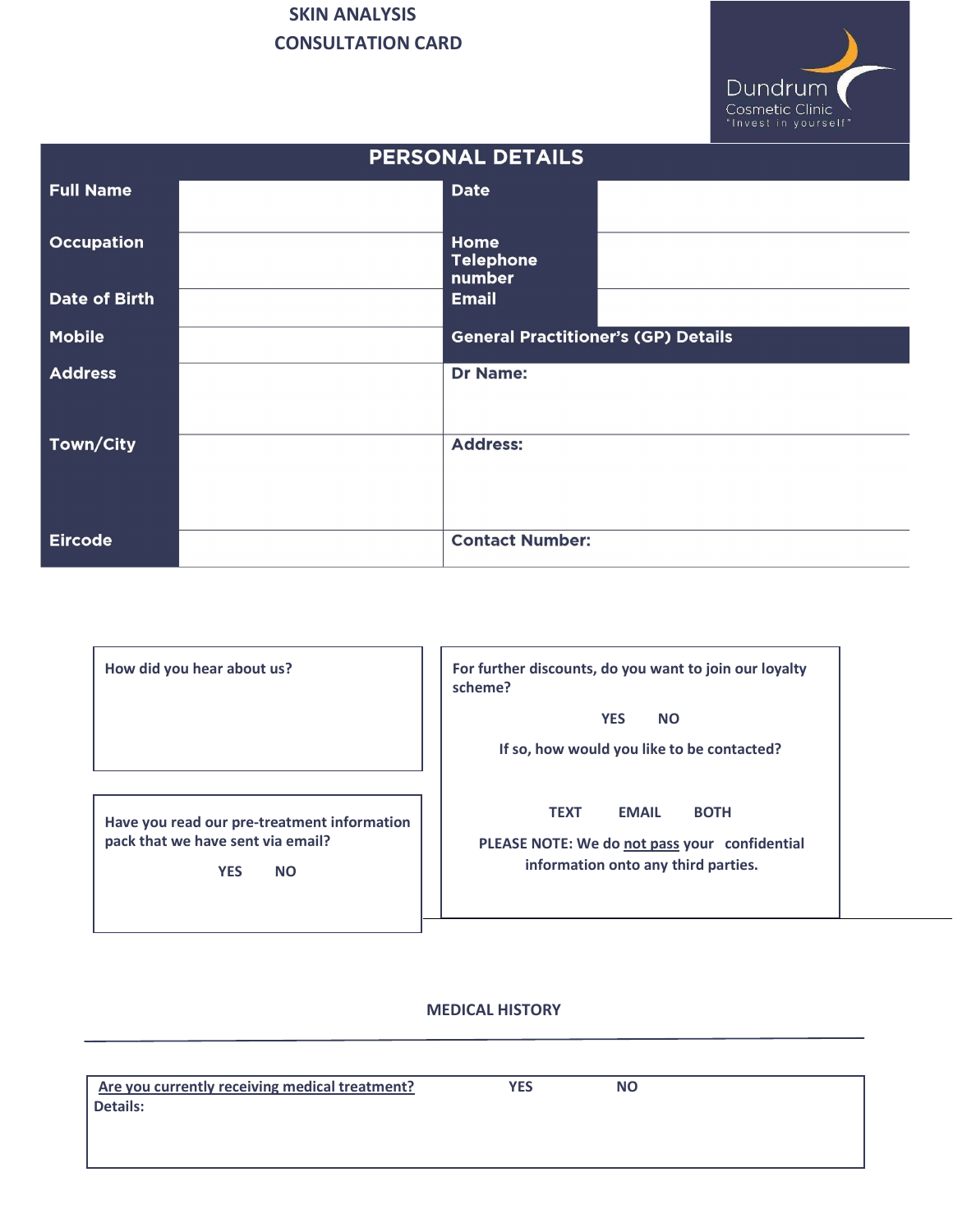

L

MEDICAL CONDITIONS Please TICK any of the following that applies to you

| <b>Photo-Sensitive Epilepsy</b>      | Thrombosis/Phlebitis (blood clots)     |  |
|--------------------------------------|----------------------------------------|--|
| <b>Photo-Sensitive Migraines</b>     | <b>Low Blood Pressure</b>              |  |
| <b>Cancer or History of Cancer</b>   | Are you prone to fainting spells       |  |
| <b>Auto Immune Disease</b>           | <b>Hyper-Sensitive Skin</b>            |  |
| HIV+Blood                            | <b>Vitiligo</b>                        |  |
| <b>Any type of Hepatitis</b>         | Chloasma/Melasma                       |  |
| <b>Heart/Cardiac Disorders</b>       | <b>Varying Skin Pigmentation</b>       |  |
| <b>Pacemaker/Internal Metal Pins</b> | <b>Skin Infections</b>                 |  |
| <b>Thyroid Therapy</b>               | Skin Conditions e.g. psoriasis, eczema |  |
| <b>Kidney Disease</b>                | <b>Skin Allergies:</b>                 |  |
| Asthma                               | E.g. to rubber gloves                  |  |
| <b>Depression/Anxiety</b>            | to Aloe Vera                           |  |
| Lupus                                | to Tea Tree                            |  |
| <b>Diabetes</b>                      | <b>Other allergies</b>                 |  |
| Shingles (within the last 6 months)  | <b>Moles on Treatment Area</b>         |  |
| <b>Keloid Scarring</b>               | <b>Herpes Simplex/Cold Sores</b>       |  |
| <b>Recent Surgery</b>                | <b>Deep Fillings/Crowns</b>            |  |
| <b>Poor Wound Healing</b>            | <b>Others</b>                          |  |

| <b>MEDICINES &amp; SUPPLEMENTS</b>                                                                                                                                                                               |  |                                                                                                                                                                         |
|------------------------------------------------------------------------------------------------------------------------------------------------------------------------------------------------------------------|--|-------------------------------------------------------------------------------------------------------------------------------------------------------------------------|
| Roaccutane<br><b>Antibiotics</b><br>Have you recently taken Antibiotics?<br><b>NO</b><br><b>YES</b><br>St John's Wort<br><b>Iron Supplements</b><br><b>Gold Injections</b><br><b>Cancer Treatment/Medication</b> |  | <b>Steroids</b><br>Have you recently taken Steroids?<br><b>YES</b><br><b>NO</b><br><b>Hormone Therapy</b><br><b>Mood Stabilizers Anti-</b><br><b>Depressants Other:</b> |
| <b>LIFESTYLE</b>                                                                                                                                                                                                 |  |                                                                                                                                                                         |
| <b>Smoker</b><br><b>Alcohol Consumption</b><br>(within the last 24 hours)                                                                                                                                        |  | <b>Recent Sun/ UV Exposure</b><br><b>Botox/Fillers</b><br>(within the last 4 weeks)                                                                                     |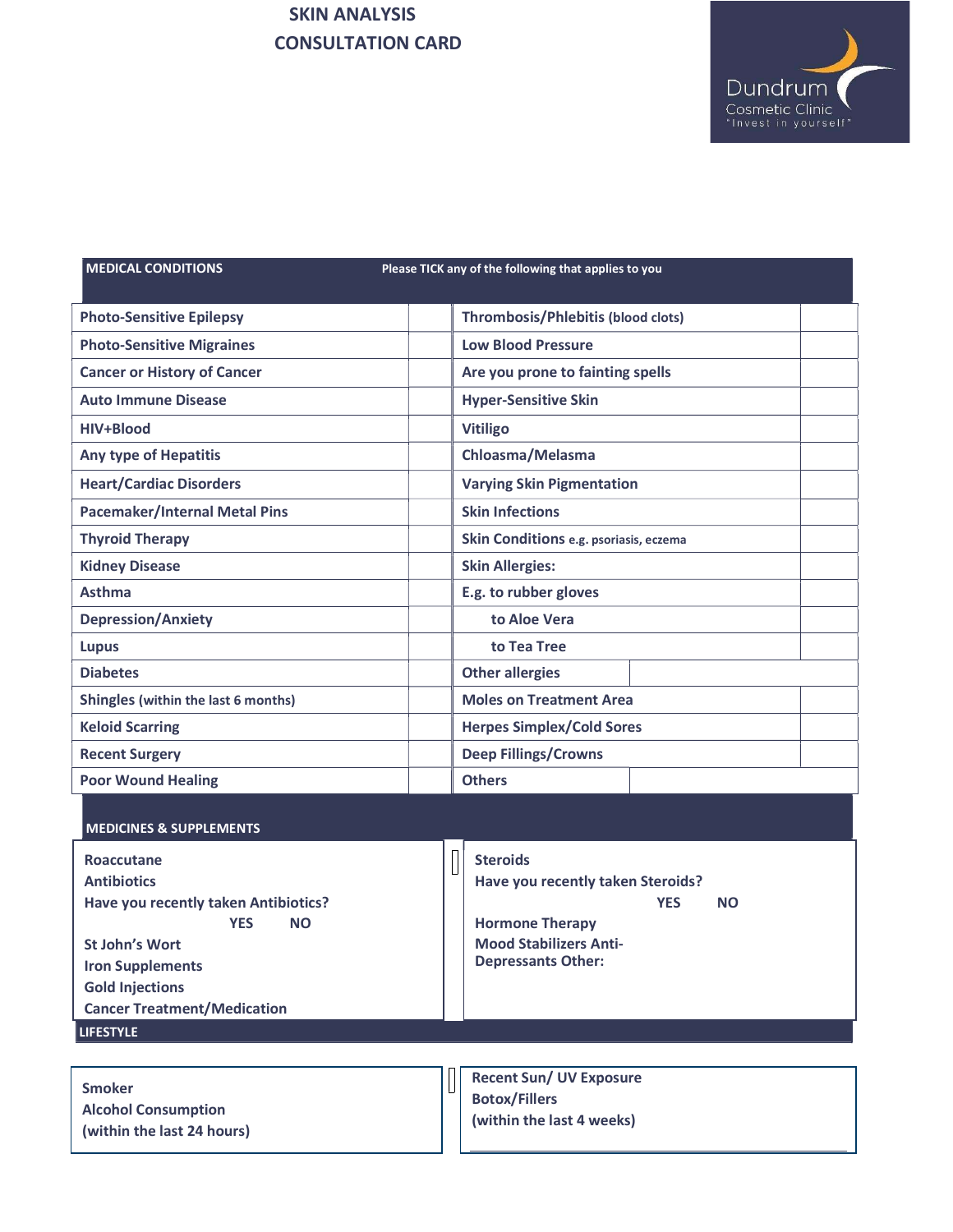

| <b>I WOMEN ONLY</b>                | N/A                                              |
|------------------------------------|--------------------------------------------------|
| Pregnant                           | Ц                                                |
| <b>Breastfeeding</b>               | <b>Polycystic Ovarian Syndrome</b>               |
| <b>Hormone Replacement Therapy</b> | <b>Endometriosis</b><br><b>Hormone Imbalance</b> |
| <b>Contraceptive Pill</b>          | <b>Hirsutism</b>                                 |
| <b>Irregular Menstrual Cycle</b>   | <b>Hypertrichosis</b>                            |

#### SKIN TYPE & UV EXPOSURE

Have you sunbathed or used a sunbed during the past 4 weeks? (Please specify when)

Are you planning a sun holiday or planning to use sunbeds during the next year? (Please specify when)

How does your skin respond to sun exposure?

Always burns, never tans **Always burns, sometimes tans Sometimes burns**, always tans Never burns, always tans

#### SKIN HISTORY

Please complete the appropriate section only